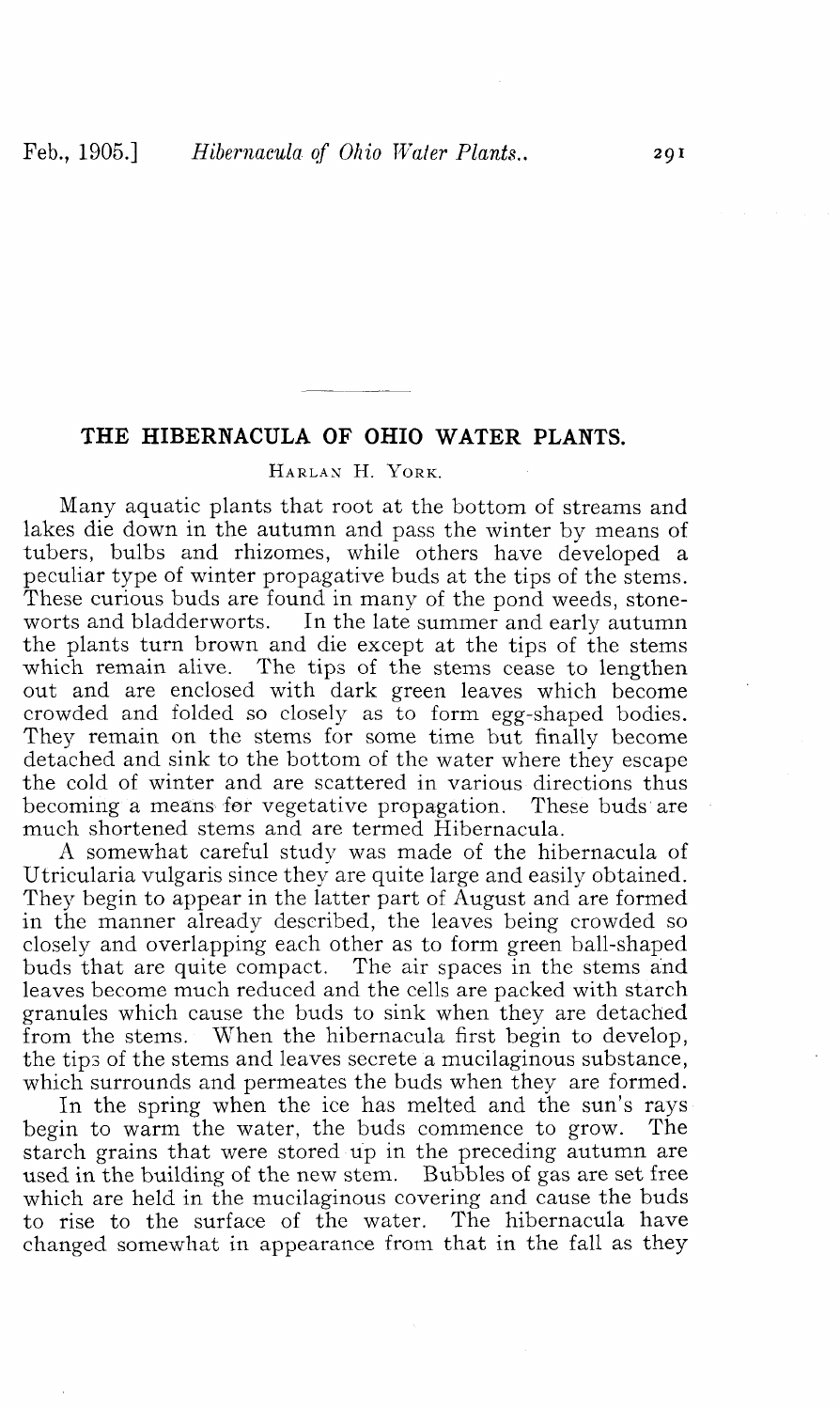are more or less supplied with red coloring matter, probably a result of the low temperatures to which they have been exposed. The buds continue to expand and the enclosed stem becomes an active, growing plant. Later it may become attached in the mud by roots from the basal end.

The bladders are much reduced, or almost entirely absent from the stems bearing the hibernacula, while they are found within the buds in an immature stage. The spaces between the leaves that go to form the hibernacula, contain various algae, such as Oscillatorias, Desmids, Diatoms and other unicellular forms.



Fig. 1. Two hibernacula of Utricularia vulgaris on a single stem. Longitudinal section through the middle of a hibernaculum of Utricularia

vulgaris.

Fig. 3. Longitudinal section of an immature bladder.

The hibernacula of the Potamogetons, the Myriophyllums and Philotria canadensis, are usually more elongated and the leaves less crowded than those of Utricularia. The buds do not rise to the surface of the water in the spring but remain in the mud and develop roots and leafy shoots which grow upward toward the surface of the water.

The Lemnas, Wolffias and Spirodela produce pocket shaped buds, which contain the next years' stem, and like those of Utricularia, usually sink to the bottom of the water on the approach of winter and in the spring rise again to the surface and develop into floating plants.